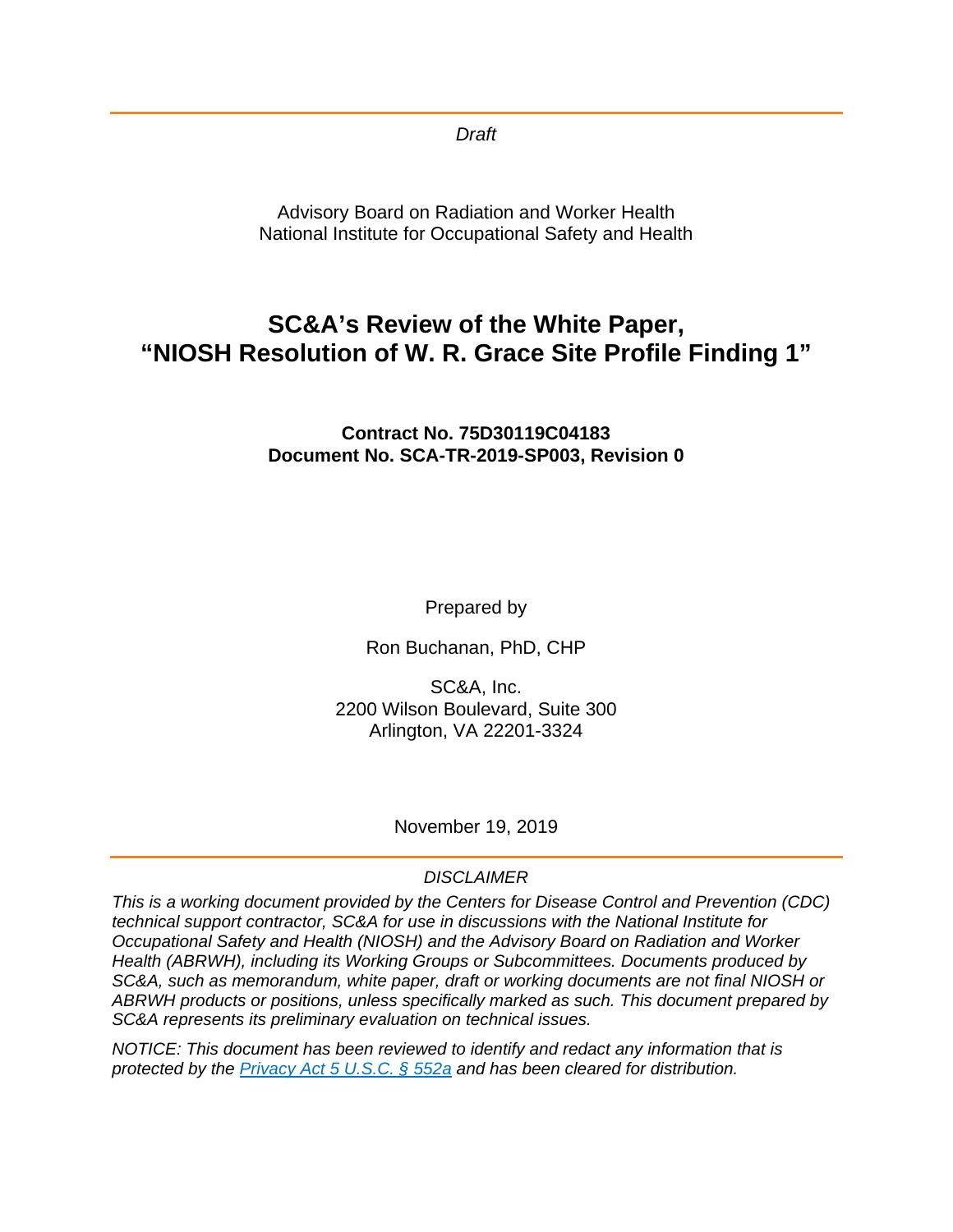|  |  | Effective date: 11/19/2019   Revision No. 0 (Draft)   Document No. SCA-TR-2019-SP003 | Page 2 of 9 |
|--|--|--------------------------------------------------------------------------------------|-------------|
|--|--|--------------------------------------------------------------------------------------|-------------|

|  | SC&A, Inc. Technical Support for the Advisory Board on Radiation and Worker Health's Review |  |  |  |  |
|--|---------------------------------------------------------------------------------------------|--|--|--|--|
|  | of NIOSH Dose Reconstruction Program                                                        |  |  |  |  |

| <b>Document Title</b>       | SC&A's Review of the White Paper, "NIOSH Resolution of W. R. Grace<br>Site Profile Finding 1" |  |  |
|-----------------------------|-----------------------------------------------------------------------------------------------|--|--|
| <b>Document Number</b>      | SCA-TR-2019-SP003                                                                             |  |  |
| <b>Revision Number</b>      | $0$ (Draft)                                                                                   |  |  |
| <b>Supersedes</b>           | N/A                                                                                           |  |  |
| <b>Effective Date</b>       | November 19, 2019                                                                             |  |  |
| <b>Task Manager</b>         | Ron Buchanan, PhD, CHP [signature on file]                                                    |  |  |
| <b>Project Manager</b>      | John Stiver, MS, CHP [signature on file]                                                      |  |  |
| <b>Document Reviewer(s)</b> | John Stiver, MS, CHP [signature on file]                                                      |  |  |

#### *Record of Revisions*

| <b>Revision Number</b><br><b>Effective Date</b> |            | <b>Description of Revision</b> |
|-------------------------------------------------|------------|--------------------------------|
| 0 (Draft)                                       | 11/19/2019 | Initial issue                  |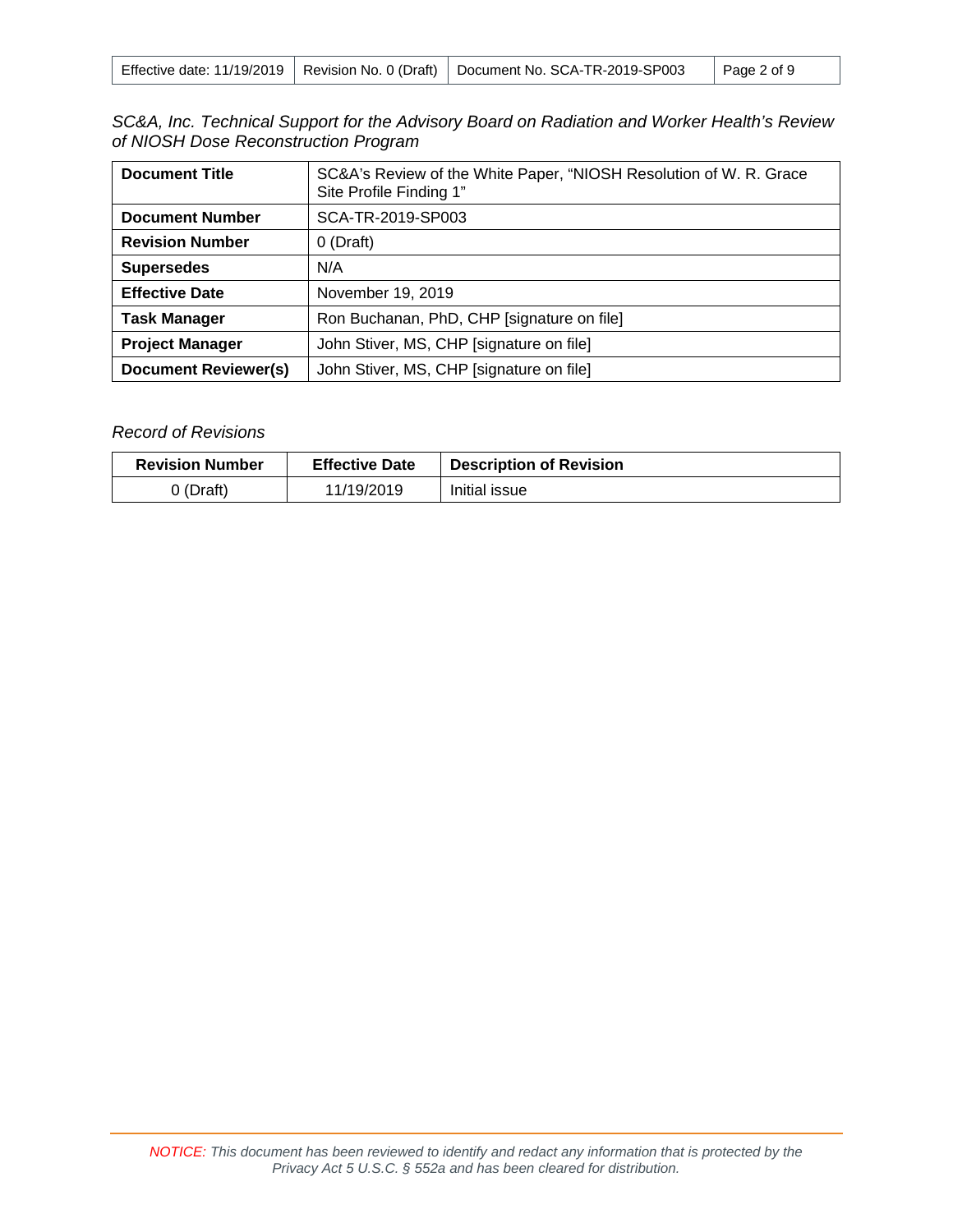# **Table of Contents**

| $\mathbf{1}$ |     |  |  |  |  |
|--------------|-----|--|--|--|--|
| 2            |     |  |  |  |  |
|              | 2.1 |  |  |  |  |
|              | 2.2 |  |  |  |  |
|              | 2.3 |  |  |  |  |
| $\mathbf{3}$ |     |  |  |  |  |
|              | 3.1 |  |  |  |  |
|              |     |  |  |  |  |
|              |     |  |  |  |  |
| 4            |     |  |  |  |  |
| 5            |     |  |  |  |  |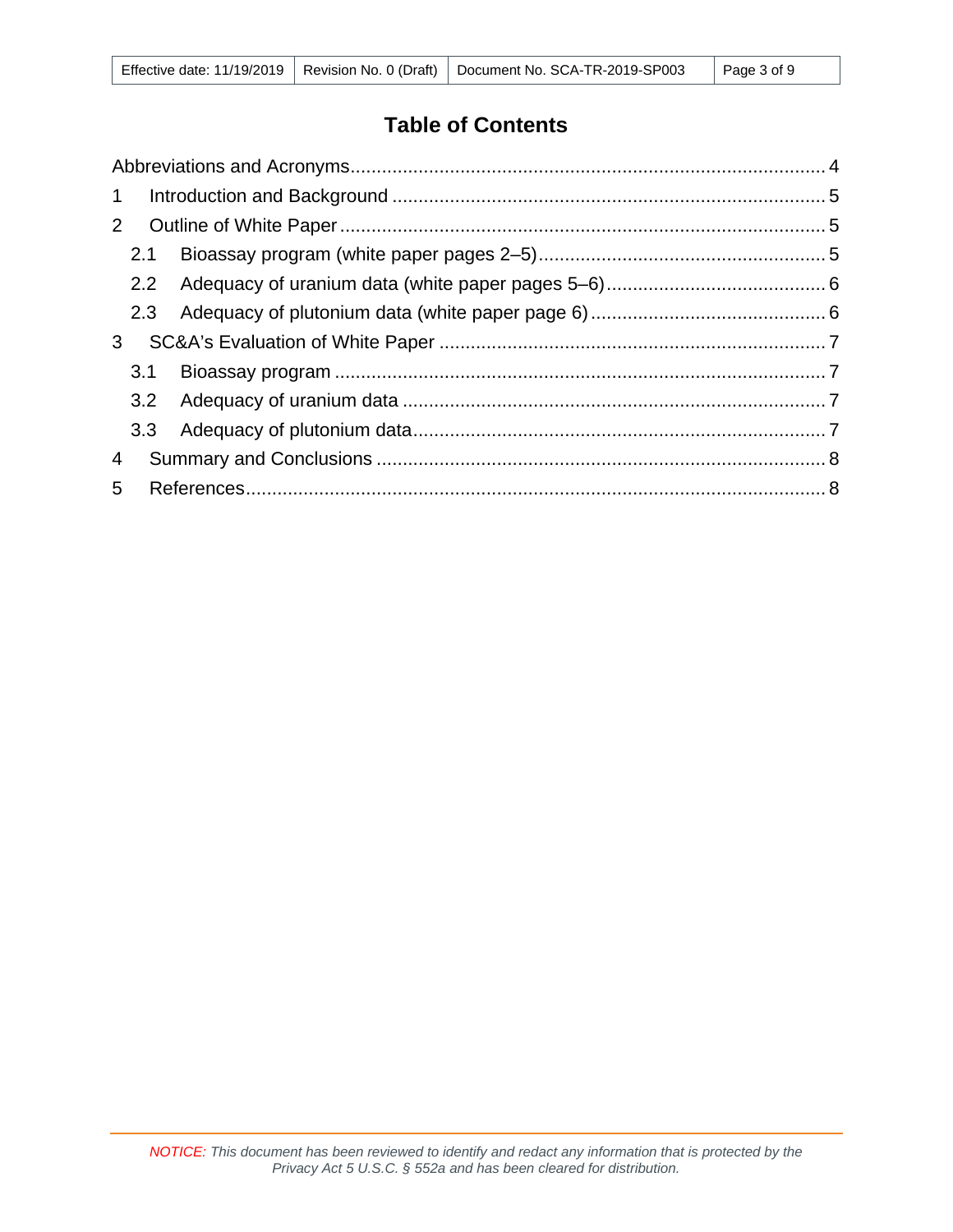# **Abbreviations and Acronyms**

<span id="page-3-0"></span>

| ABRWH, Board | Advisory Board on Radiation and Worker Health                                 |
|--------------|-------------------------------------------------------------------------------|
| AWE          | <b>Atomic Weapons Employer</b>                                                |
| <b>NIOSH</b> | National Institute for Occupational Safety and Health                         |
| <b>NOCTS</b> | NIOSH Division of Compensation Analysis and Support Claims Tracking<br>System |
| <b>ORAUT</b> | Oak Ridge Associated Universities Team                                        |
| <b>WRG</b>   | W. R. Grace Company                                                           |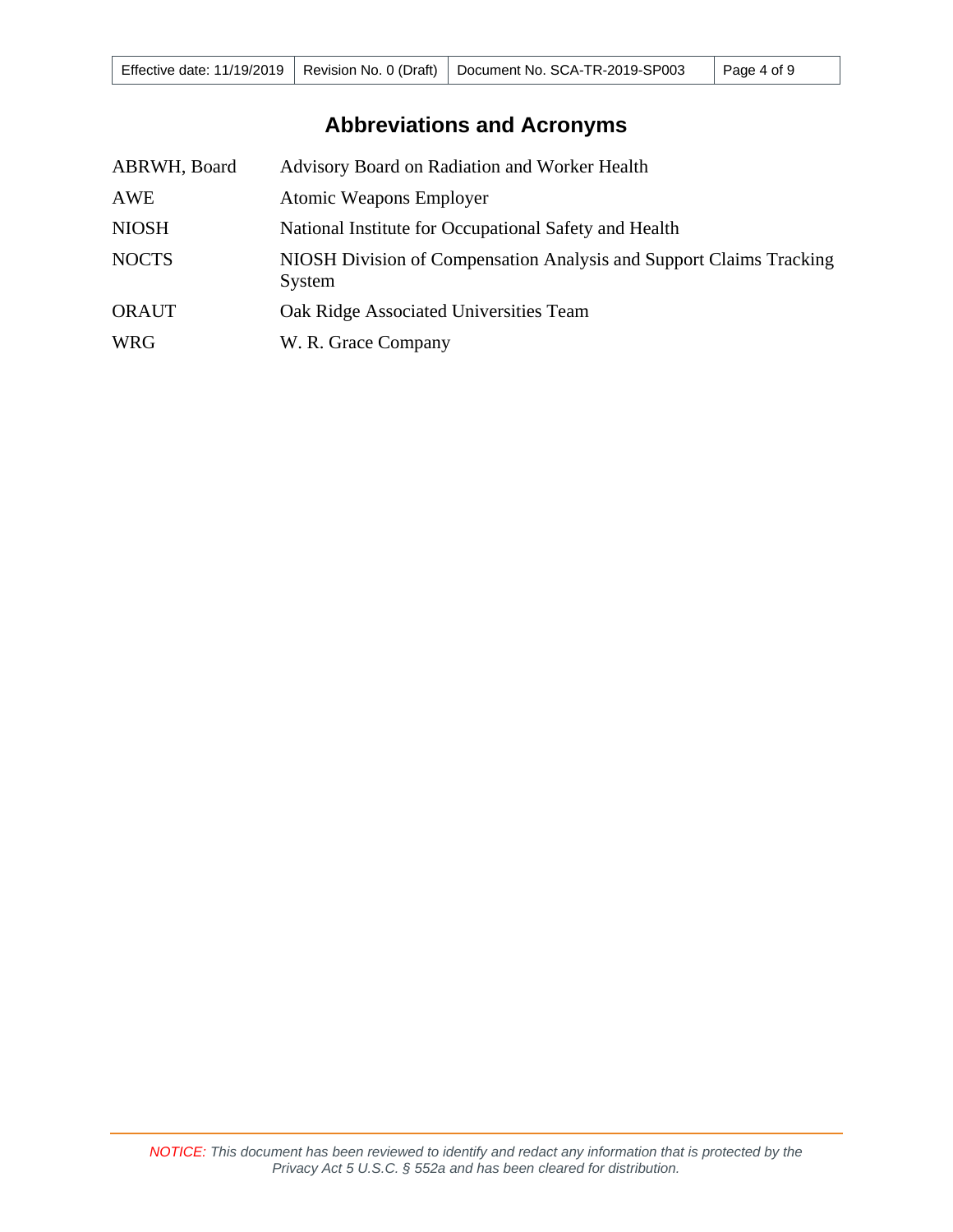### <span id="page-4-0"></span>**1 Introduction and Background**

W. R. Grace Company (WRG) was an Atomic Weapons Employer (AWE) facility from 1958 through 1970, with an AWE residual contamination period from 1971 through March 1, 2011. The National Institute for Occupational Safety and Health (NIOSH) issued on August 28, 2019, the white paper "NIOSH Resolution of W. R. Grace Site Profile Finding 1" for WRG, Erwin, Tennessee (NIOSH, 2019a; hereafter referred to as the "white paper"). The purpose of the white paper was to address finding 1 of SC&A's SCA-TR-SP2013-0041, revision 0, "Review of the NIOSH Site Profile for the W. R. Grace and Company in Erwin, Tennessee" (SC&A, 2013). Finding 1 was concerned with verification and validation of the accuracy and completeness of the recorded bioassay data used in processing claims for WRG workers.

During the meeting on August 3, 2015, the Advisory Board on Radiation and Worker Health (ABRWH) Work Group on Uranium Refining Atomic Weapons Employers (AWE Work Group, 2015) discussed this finding. NIOSH indicated that, while the site profile provides uranium intakes for unmonitored workers during the operational period of 1958–1970 and intakes from residual uranium contamination starting in 1971, a review was needed to determine (1) whether or not the available uranium bioassay data are sufficient to assess intakes for the period of Burial Grounds remediation starting in 1991, and (2) whether or not the available plutonium bioassay is sufficient to reconstruct intakes of plutonium.

## <span id="page-4-1"></span>**2 Outline of White Paper**

This section outlines NIOSH's response to SC&A's finding 1, which was concerned with the need for the verification and validation of the accuracy and completeness of the recorded bioassay data.

### <span id="page-4-2"></span>**2.1 Bioassay program (white paper pages 2–5)**

NIOSH reviewed the monitoring records of all WRG claims in the NIOSH Division of Compensation Analysis and Support Claims Tracking System (NOCTS). The following is a summary of their results.

- Two hundred seventy claims were found in NOCTS as of May 3, 2019 (page 2).
- There was a comprehensive uranium urinalysis program for 1964–1993. Most workers with potential exposure were bioassayed. Coworker intakes are provided for those workers who should have been monitored but were not (page 2).
- One hundred fifty-one claims were for employment post 1990. One hundred nineteen claims were for pre-1991 employment (page 2).
- Of the 151 claims with post-1990 employment, 136 claimants worked on site during the period 1991–1993. Of these 136 workers, 110 had routine uranium urinalysis and 26 workers had no, or only occasional, uranium urinalysis (page 3).
- There were no routine uranium urinalysis records for the period 1994–1996. Routine uranium urinalysis began again in 1997 (page 3).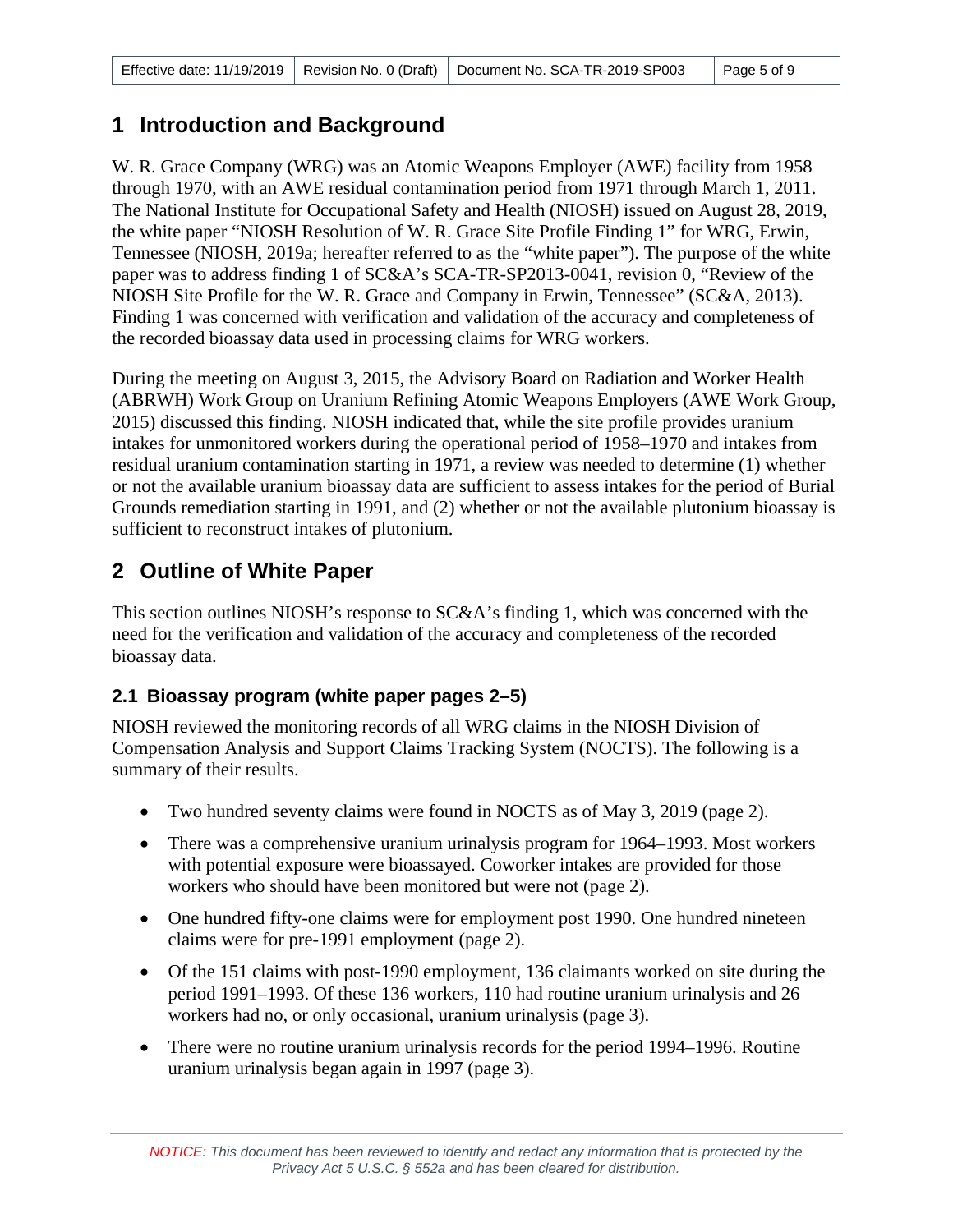- Of the 151 claims with uranium urinalysis after 1990, 97 had uranium urinalysis post 1996. Of the 97 workers, 42 had routine uranium urinalysis and 55 workers did not have routine uranium urinalysis post 1997 (page 3).
- Chest counts performed by an outside contractor began in 1970 and continued until an onsite in vivo counting system became operational in 1987. However, the results recorded by the outside contractor appeared to underestimate the amount of uranium-235 in the lung (pages 3 and 4).
- After the onsite in vivo counting system became operational in 1987, most workers listed in NOCTS had annual chest counts recorded (page 4).
- One hundred forty-one of the 151 post-1990 claimants have chest count results available in NOCTS. One hundred twenty-one were routinely monitored, and 20 were occasionally monitored (page 4).
- Starting in 1994, Nuclear Fuel Services supplied the U.S. Nuclear Regulatory Commission with individual workers' annual intakes on Form 5. These intakes were derived from air concentration monitoring, and NIOSH assumed they included individual bioassay results (page 4).

### <span id="page-5-0"></span>**2.2 Adequacy of uranium data (white paper pages 5–6)**

NIOSH assessed all 151 post-1990 employment claims for uranium bioassay data because of the Burial Grounds remediation work, without regard to the worker's work location. The following is a summary of their results.

- Of 151 workers, 121 had routine annual bioassays throughout their employment period. Twenty workers had some chest count records available, but not for all years, and 10 had no in vivo chest count records (page 5).
- A review of the 30 workers who had some chest count records available but not for all employment years, or no chest count records available, indicated that 28 had jobs that would not likely result in elevated intakes and would be assigned environmental intakes. Two worker's files appeared incomplete, and NIOSH will conduct followup with the site (page 5).

Based on a review of all 151 claims in NOCTS with post-1991 site work, NIOSH concluded that all the workers have either sufficient data to reconstruct intakes of uranium, or that environmental intakes are appropriate for the workers with unmonitored periods of employment (page 5).

### <span id="page-5-1"></span>**2.3 Adequacy of plutonium data (white paper page 6)**

The previous discussion concerning the adequacy of uranium in vivo bioassays post 1990 applies to plutonium because the in vivo bioassays detected and recorded plutonium-239 activity and the appropriate detection limits. However, there were 12 claimants that worked during the period 1988–1990 (or part of that time period), which was prior to 1991. These 12 claims may not have been encompassed by the post-1990 analysis. NIOSH reviewed these 12 claims and found the following: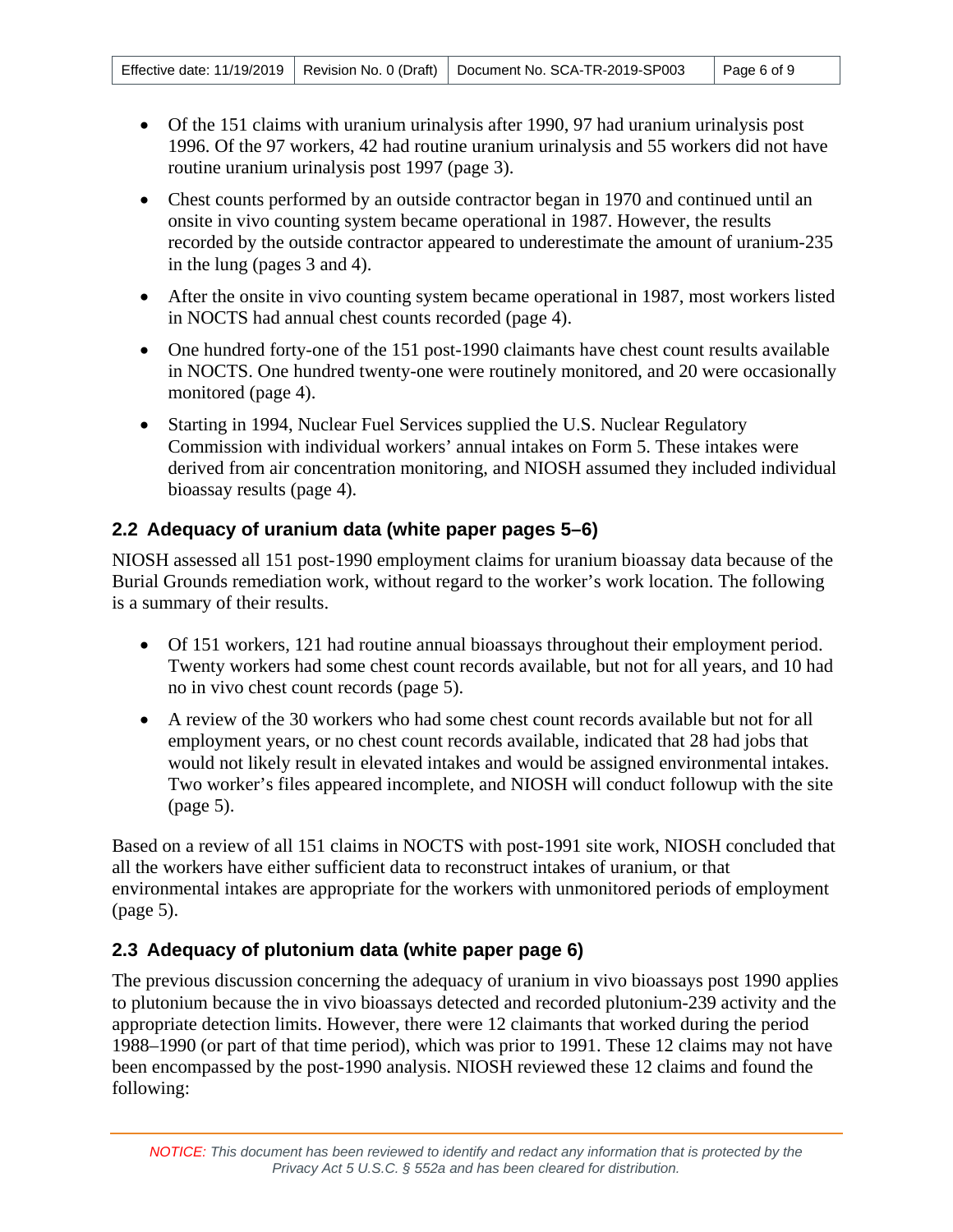- The files for one claimant appeared incomplete, and NIOSH will follow up with the site.
- The files of another claimant indicated that the work location was known, and it did not involve work at the plutonium facilities. The worker was monitored regularly for uranium.
- Ten workers had routine in vivo monitoring.

Based on the bioassay data available, NIOSH concluded that, with the exception of three workers whose DOE response files are incomplete, the in vivo data are sufficient to estimate or bound intakes of plutonium from 1988 onward.

# <span id="page-6-0"></span>**3 SC&A's Evaluation of White Paper**

SC&A analyzed the white paper in view of the NOCTS data available for WRG claimants. SC&A did not reevaluate all the claims but reviewed the claimant list and spot checked some of the workers' associated bioassay data to verify NIOSH's methodology and conclusions in general.

### <span id="page-6-1"></span>**3.1 Bioassay program**

SC&A reviewed the WRG bioassay program as outlined in the white paper (pages 2-5), which consisted of the following sections:

- "Routine Uranium Urinalysis Program 1964 Through 1993"
- "Routine Uranium Urinalysis Program 1997 to Present"
- "In Vivo Monitoring"
- "Other Internal Dose Monitoring Data"

SC&A analyzed the number of NOCTS claimants stated (270 total, 151 post 1990, etc.) in these sections of the white paper as outlined in section 2.1 of this report. SC&A concurs that the WRG bioassay program provided for reasonable monitoring of uranium and plutonium intakes.

#### <span id="page-6-2"></span>**3.2 Adequacy of uranium data**

SC&A reviewed the uranium bioassay data as outlined in the white paper and concurs that if 151 claimants with post-1990 employment were routinely monitored for uranium  $(121/151 =$ 80 percent), and those that had only partial monitoring  $(28/151 = 19$  percent) had low potential for exposure, then there are adequate uranium data available. NIOSH is to follow up with the site to obtain more information on the remaining two cases.

#### <span id="page-6-3"></span>**3.3 Adequacy of plutonium data**

SC&A reviewed the plutonium bioassay data as outlined in the white paper and concurs that the post-1990 in vivo bioassay encompasses the monitoring of plutonium. The 12 claims with employment prior to 1991 were addressed, and NIOSH found that 10 had routine in vivo records, one was not in the plutonium facilities, and one requires NIOSH to obtain additional information from the site. SC&A has previously reviewed NIOSH white paper, "Internal Dosimetry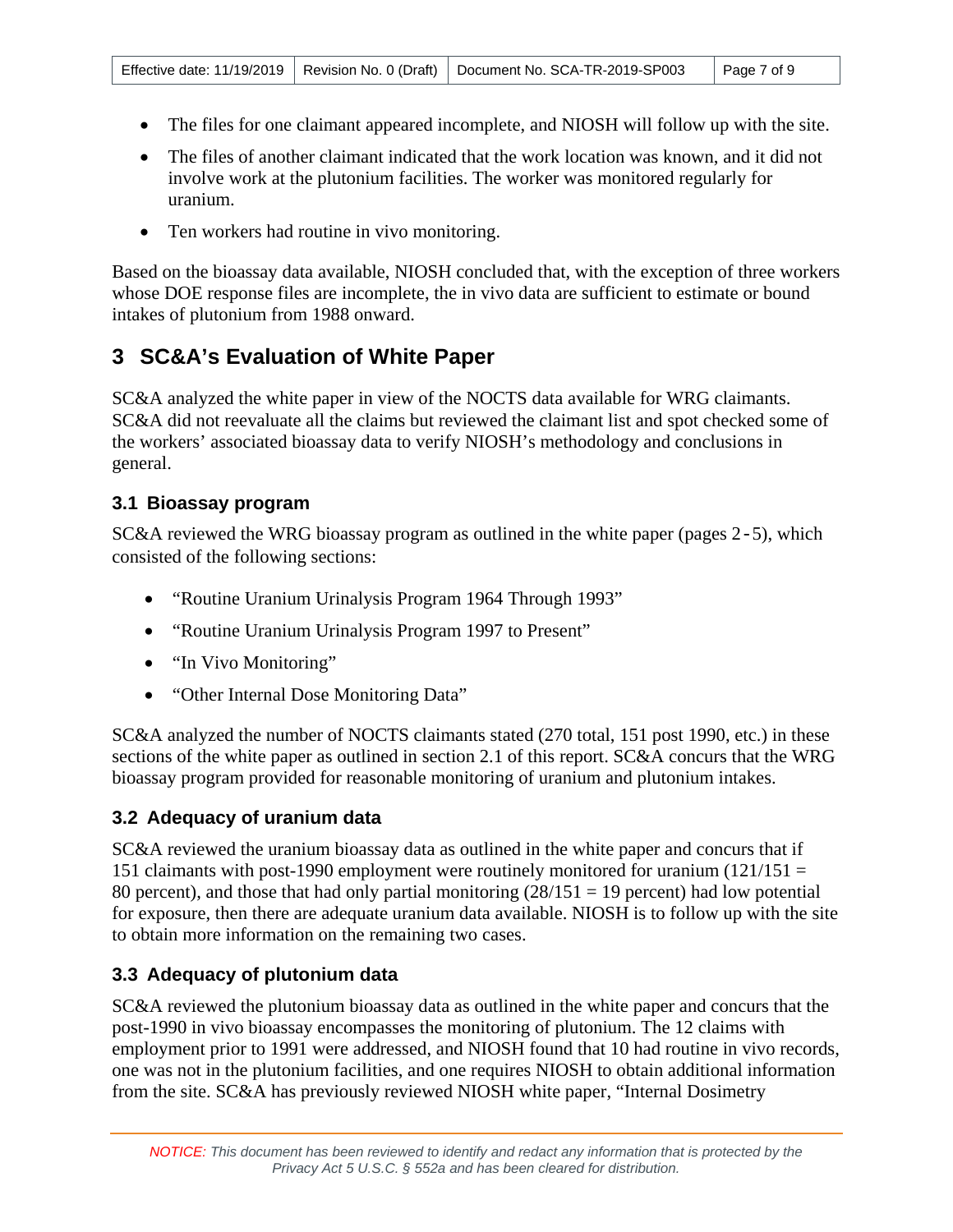Coworker Intake and Exposure Model for the W. R. Grace Company, Erwin, Tennessee" (NIOSH, 2019b), for plutonium intakes and had no findings (SC&A, 2019).

SC&A evaluated NIOSH's white paper concerning verification and validation of the accuracy and completeness of the recorded bioassay data. SC&A found that NIOSH's analysis of all the WRG claimant bioassay data in NOCTS was inclusive and covered the numerous time periods at the various facilities for the uranium and plutonium radionuclides of concern. In general, workers were bioassayed, and for workers that should have been, but were not, monitored, NIOSH provides coworker or environmental intakes for dose reconstruction purposes in their responses to finding 3 (NIOSH 2019b), findings 2 and 7 (NIOSH 2019c), and in the technical basis document, ORAUT-TKBS-0043, revision 02, "An Exposure Matrix for W.R. Grace and Company in Erwin, Tennessee" (NIOSH, 2011).

### <span id="page-7-0"></span>**4 Summary and Conclusions**

SC&A's review of the white paper found that NIOSH's response and recommendations concerning finding 1 (verification and validation of the accuracy and completeness of the recorded bioassay data) were reasonable and verifiable. SC&A had no findings in this review. NIOSH has three claimants for which addition information from the site is required.

## <span id="page-7-1"></span>**5 References**

National Institute for Occupational Safety and Health (NIOSH). (2011). *An exposure matrix for W.R. Grace and Company in Erwin, Tennessee* (ORAUT-TKBS-0043, rev. 02). Retrieved from SRDB Ref. ID 101734

National Institute for Occupational Safety and Health (NIOSH). (2019a). *NIOSH resolution of W. R. Grace site profile finding 1* [White paper]. Retrieved from <https://www.cdc.gov/niosh/ocas/pdfs/dps/178280-508.pdf>

National Institute for Occupational Safety and Health (NIOSH). (2019b). *Internal dosimetry coworker intake and exposure model for the W. R. Grace Company, Erwin, Tennessee* [White paper]. Retrieved from SRDB Ref. ID 175523

National Institute for Occupational Safety and Health (NIOSH). (2019c). *NIOSH resolution of W. R. Grace site profile findings 2 and 7* [White paper]. Retrieved from <https://www.cdc.gov/niosh/ocas/pdfs/dps/176925-508.pdf>

SC&A, Inc. (2013). *Review of the NIOSH site profile for the W. R. Grace and Company in Erwin, Tennessee* (SCA-TR-SP2013-0041, rev. 0). Retrieved from SRDB Ref. ID 166040

SC&A, Inc. (2019). *SC&A's review of NIOSH's white paper, "Internal dosimetry coworker intake and exposure model for the W. R. Grace Company, Erwin, Tennessee"* (SCA-TR-2019- SP001, rev. 0). Retrieved from [https://www.cdc.gov/niosh/ocas/pdfs/abrwh/scarpts/178265-](https://www.cdc.gov/niosh/ocas/pdfs/abrwh/scarpts/178265-508.pdf) [508.pdf](https://www.cdc.gov/niosh/ocas/pdfs/abrwh/scarpts/178265-508.pdf)